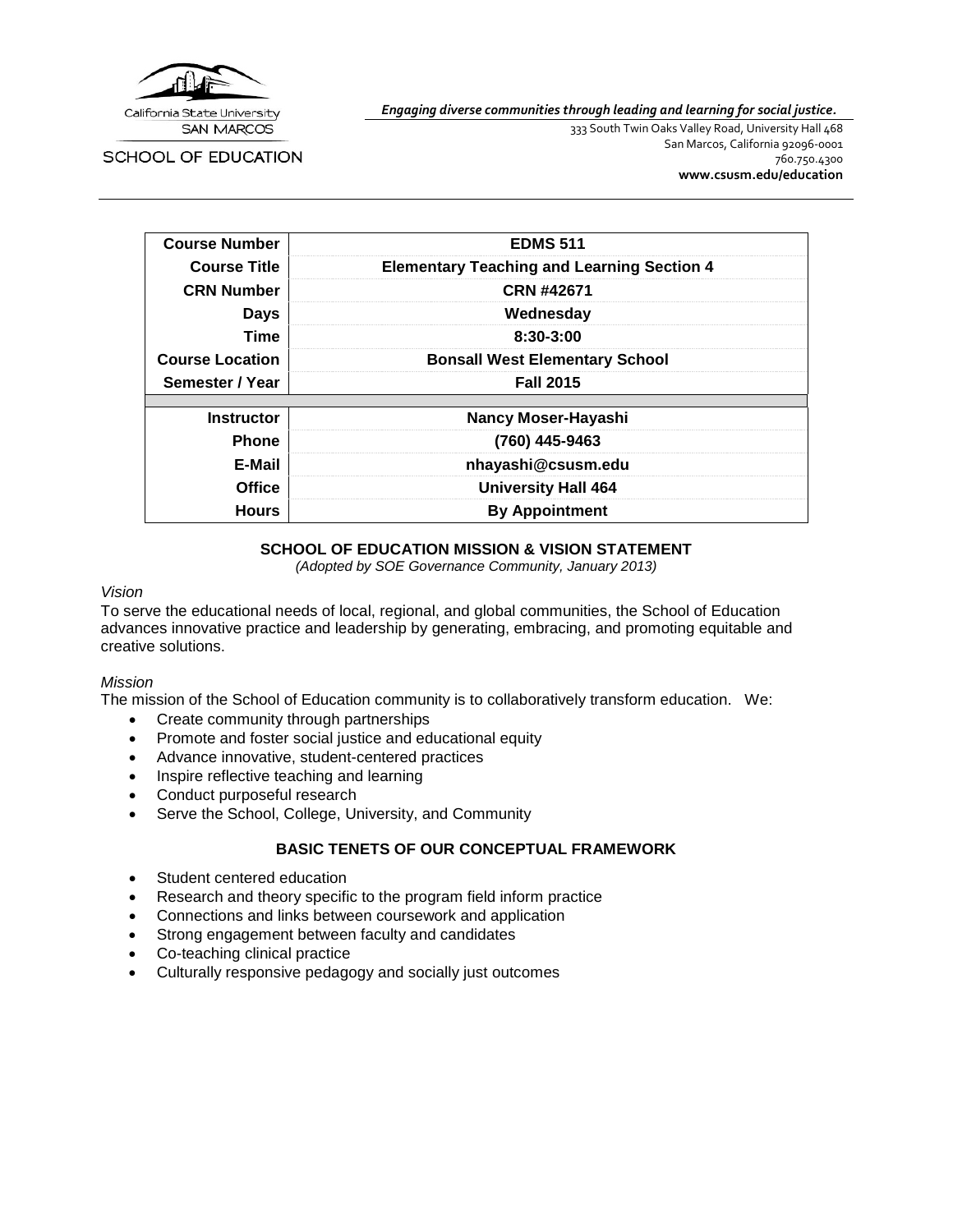# **COURSE DESCRIPTION**

Focuses on developing a preliminary understanding of learning theory and instructional practice in technology-integrated and inclusive elementary classrooms.

Hayashi: This course requires participation in a public school setting.

## **Course Prerequisites**

Consent of Program Coordinator

#### **Course Objectives**

The purposes of this course are threefold:

- Expand preservice candidates knowledge about general learning theories and experiences with a range of pedagogical practices;
- Enhance preservice candidates' awareness of the multiple perspectives and learning styles that exist in diverse classrooms and other education-related settings;
- Provide a safe environment for preservice candidates' discussion of, and experimentation with, a variety of techniques and methods of instruction.

#### **Credit Hour Policy Statement**

Students are expected to spend a at least three hours a week outside of class time to complete readings, reflections and other professional growth activities related to the EDMS 511 course framework. Refer to weekly assignments for directives.

# **REQUIRED TEXTS, MATERIALS AND ACCOUNTS**

Essential Questions: Opening the Doors to Student Understanding: Jay McTighe and Grant Wiggins ISBN: 978-1-4166-1505-7

Teaching Children to Care: Classroom Management for Ethical and Academic Growth K-8: Ruth Sidney Charney ISBN: 978-1-892989-08-6

Fulfilling the Promise of the Differentiated Classroom: Carol Ann Tomlinson ISBN: 978-0-87120-812-

#### **TaskStream Account and Bring Your Own Device for Online Activities**

#### **Course Material Available**

Cougar Courses will be our library for resources: articles, videos and discussion boards.

Turnbull, A. et. al. (2007) Excptional Lives: Special Education in Today's Schools (7<sup>th</sup> ed.) Upper Saddle River, NJ: Pearson, Merrill Prentice Hall. ISBN-13: 978-0132821773 available on Library Reserves.

#### **COURSE LEARNING OUTCOMES**

Upon successful completion of this course, students will (be able to):

- Design learning experiences with a lesson planning template that clearly state instructional objectives and aligned with state/common core standards.
- Modify and differentiate lesson plans to meet the needs of diverse learners.
- Deliver a lesson plan using effective practices: anticipation, questioning, wait-time, modeling, active participation, and assessment.
- Apply a variety of classroom management strategies.
- Develop effective questioning techniques to assist students in critical thinking.
- Personalize their role as a teacher to create a classroom management plan and a philosophy for instruction.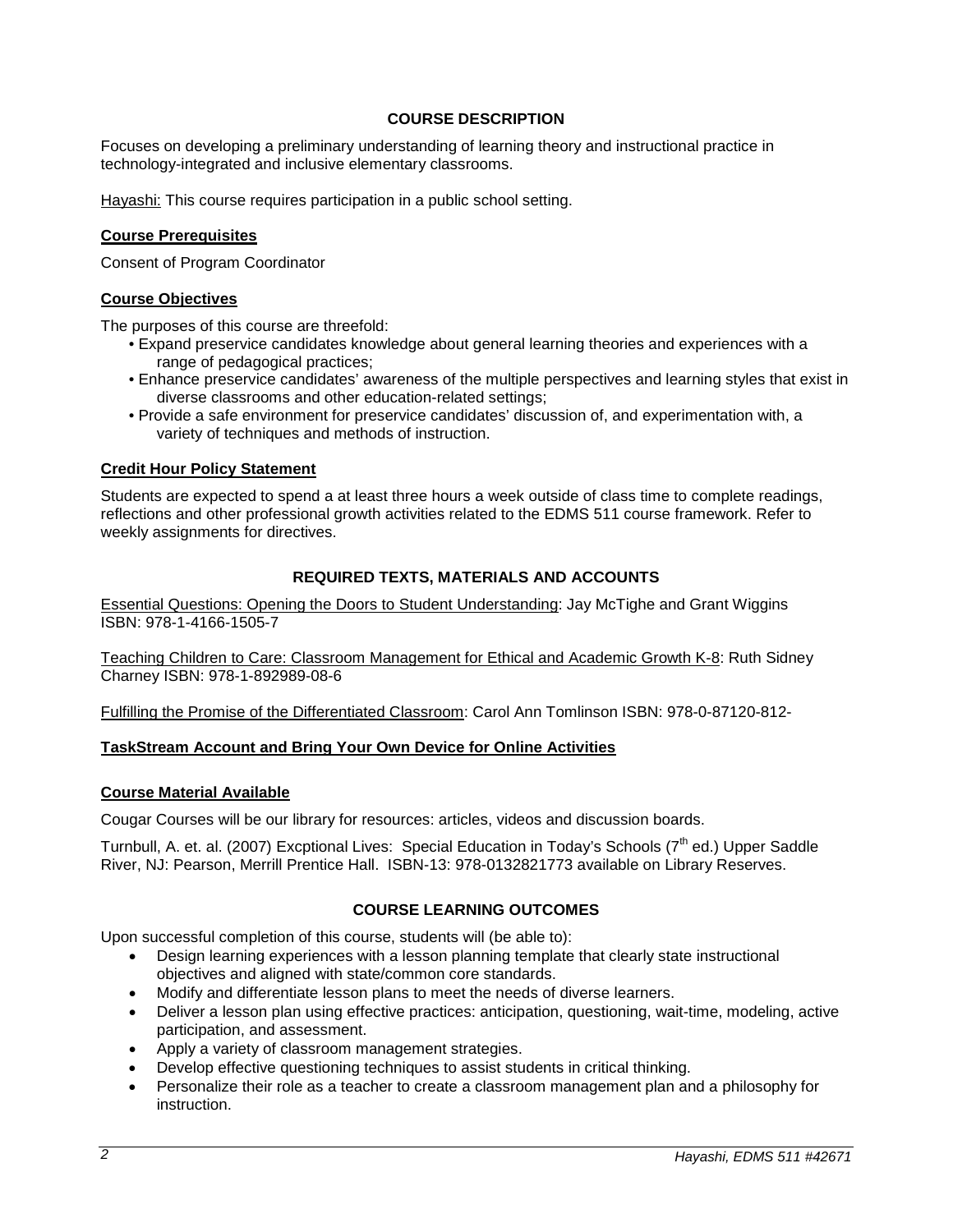# **Authorization to Teach English Learners**

This credential program has been specifically designed to prepare teachers for the diversity of languages often encountered in California public school classrooms. The authorization to teach English learners is met through the infusion of content and experiences within the credential program, as well as additional coursework. Candidates successfully completing this program receive a credential with authorization to teach English learners. *(Approved by CCTC in SB 2042 Program Standards, August 02)*

## **Teacher Performance Expectation (TPE) Competencies**

The course objectives, assignments, and assessments have been aligned with the CTC standards for Multiple Subject Credential. This course is designed to help teachers seeking a California teaching credential to develop the skills, knowledge, and attitudes necessary to assist schools and district in implementing effective programs for all students. The successful candidate will be able to merge theory and practice in order to realize a comprehensive and extensive educational program for all students. You will be required to formally address the following TPEs in this course:

- TPE 4: Making Content Accessible
- TPE 5 Student Engagement<br>TPF 6: Developmentally Appl
- Developmentally Appropriate Practices in K-8 and Special Education
- TPE 9: Instructional Planning<br>TPE 11: Social Environment
- Social Environment

#### **Teacher Performance Assessment**

Beginning July 1, 2008 all California credential candidates must successfully complete a state-approved Teacher Performance Assessment (TPA), as part of the credential program of preparation. During the 2015- 16 academic year the CSUSM credential programs will use either the CalTPA (California Teacher Performance Assessment) or the edTPA (Educative Teacher Performance Assessment).

Check with your program coordinator to determine which assessment is used for your credential program.

## **CalTPA**

To assist with your successful completion of the CalTPA, a series of informational seminars are offered over the course of the program. TPA related questions and logistical concerns are to be addressed during the seminars. Your attendance to TPA seminars will greatly contribute to your success on the assessment. The CalTPA Candidate Handbook, TPA seminar schedule, and other TPA support materials may be found on the SOE website: <http://www.csusm.edu/education/CalTPA/ProgramMaterialsTPA.html>

#### **edTPA**

Beginning in fall 2015, for newly entering initial candidates, the CSUSM assessment system is the edTPA. To assist with your successful completion of the edTPA, a capstone class is part of your curriculum. In this class edTPA related questions and logistical concerns are addressed. Additional support materials are available on the edTPA website: [http://www.edtpa.com/PageView.aspx?f=GEN\\_Candidates.html](http://www.edtpa.com/PageView.aspx?f=GEN_Candidates.html)

Additionally, to support your success in your credential program and with TPA, SOE classes use common pedagogical language, lesson plans (lesson designs), and unit plans (unit designs).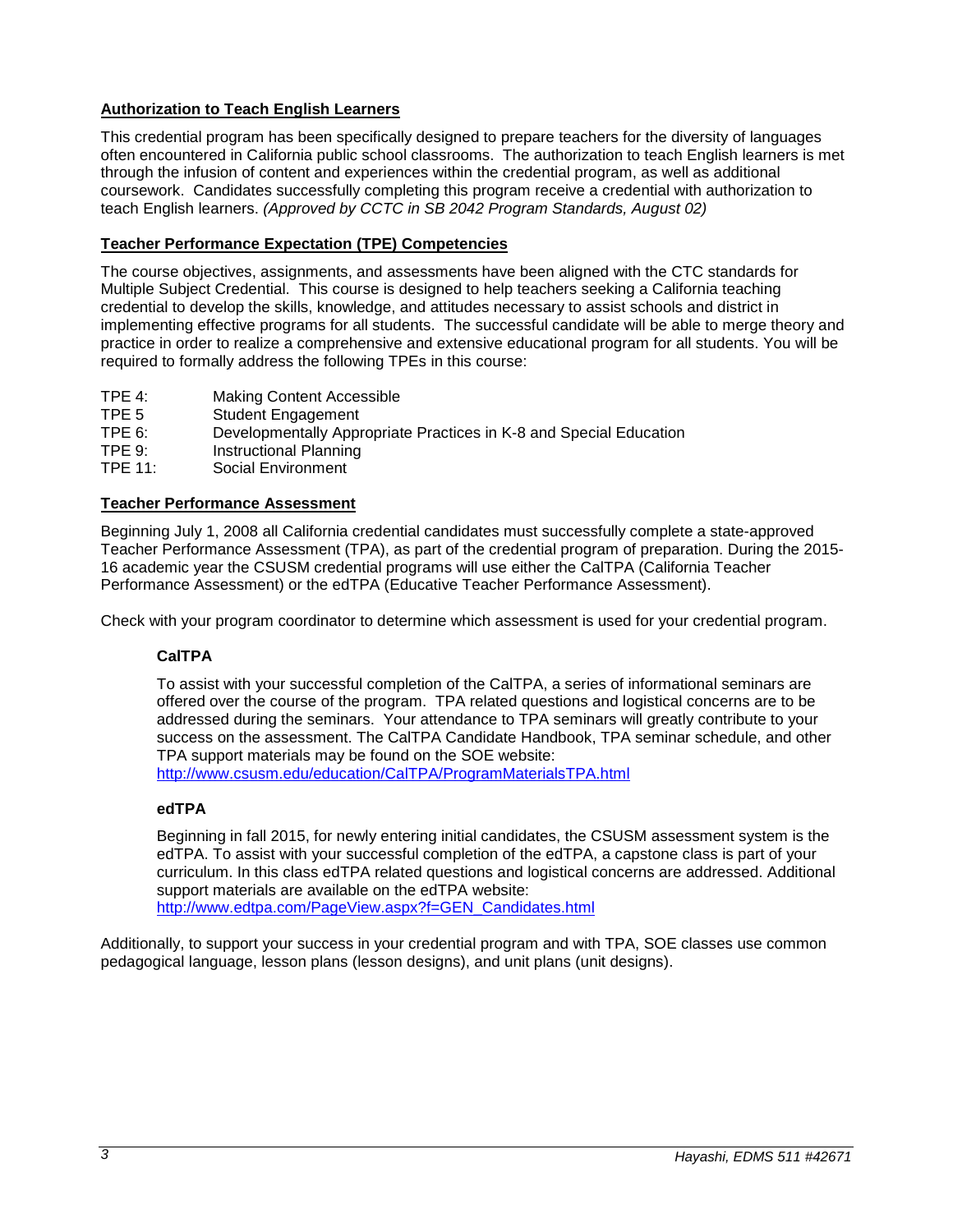# **Assessment of Professional Dispositions**

Assessing a candidate's dispositions within a professional preparation program is recognition that teaching and working with learners of all ages requires not only specific content knowledge and pedagogical skills, but positive attitudes about multiple dimensions of the profession. The School of Education has identified six dispositions – social justice and equity, collaboration, critical thinking, professional ethics, reflective teaching and learning, and life-long learning—and developed an assessment rubric. For each dispositional element, there are three levels of performance - *unacceptable*, *initial target*, and *advanced target*. The description and rubric for the three levels of performance offer measurable behaviors and examples.

The assessment is designed to provide candidates with ongoing feedback for their growth in professional dispositions and includes a self-assessment by the candidate. The dispositions and rubric are presented, explained and assessed in one or more designated courses in each program as well as in clinical practice. Based upon assessment feedback candidates will compose a reflection that becomes part of the candidate's Teaching Performance Expectation portfolio. Candidates are expected to meet the level of *initial target* during the program.

# **GENERAL CONSIDERATIONS**

## **School of Education Attendance Policy**

Due to the dynamic and interactive nature of courses in the School of Education, all candidates (course participants) are expected to attend all classes and participate actively. At a minimum, candidates (course participants) must attend more than 80% of class time, or s/he may not receive a passing grade for the course at the discretion of the instructor. Individual instructors may adopt more stringent attendance requirements. Should the candidate (course participants) have extenuating circumstances, s/he should contact the instructor as soon as possible. *(Adopted by the COE Governance Community, December, 1997).*

## **CSUSM Academic Honesty Policy**

Students will be expected to adhere to standards of academic honesty and integrity, as outlined in the Student Academic Honesty Policy. All assignments must be original work, clear and error-free. All ideas/material that are borrowed from other sources must have appropriate references to the original sources. Any quoted material should give credit to the source and be punctuated accordingly.

Academic Honesty and Integrity: Students are responsible for honest completion and representation of their work. Your course catalog details the ethical standards and penalties for infractions. There will be zero tolerance for infractions. If you believe there has been an infraction by someone in the class, please bring it to the instructor's attention. The instructor reserves the right to discipline any student for academic dishonesty, in accordance with the general rules and regulations of the university. Disciplinary action may include the lowering of grades and/or the assignment of a failing grade for an exam, assignment, or the class as a whole.

Incidents of Academic Dishonesty will be reported to the Dean of Students. Sanctions at the University level may include suspension or expulsion from the University. Refer to the full Academic Honesty Policy at:

[http://www.csusm.edu/policies/active/documents/Academic\\_Honesty\\_Policy.html](http://www.csusm.edu/policies/active/documents/Academic_Honesty_Policy.html)

#### **Plagiarism**

As an educator, it is expected that each candidate (course participant) will do his/her own work, and contribute equally to group projects and processes. Plagiarism or cheating is unacceptable under any circumstances. If you are in doubt about whether your work is paraphrased or plagiarized see the Plagiarism Prevention for Students website [http://library.csusm.edu/plagiarism/index.html.](http://library.csusm.edu/plagiarism/index.html) If there are questions about academic honesty, please consult the University catalog.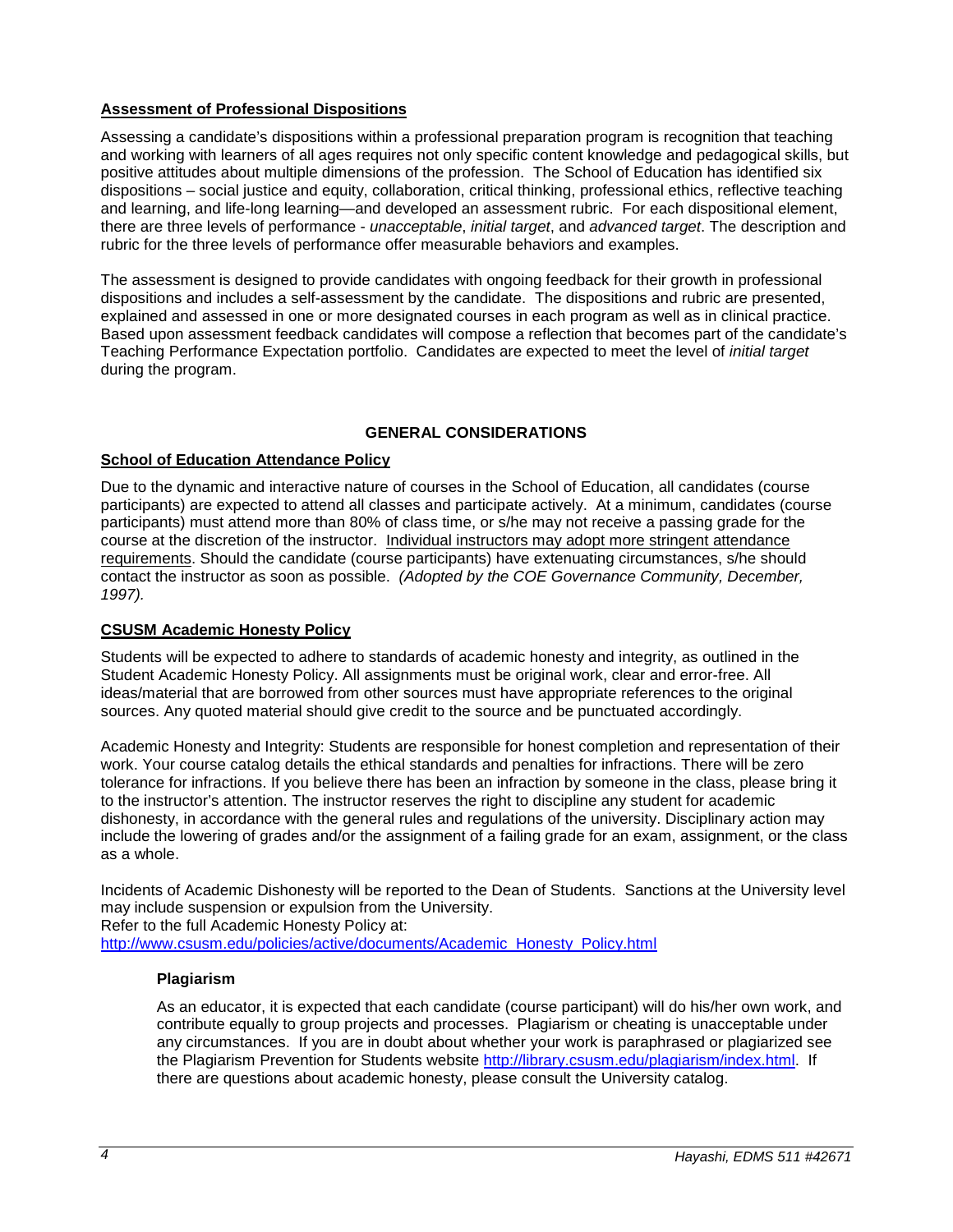### **Students with Disabilities Requiring Reasonable Accommodations**

Students with disabilities who require reasonable accommodations must be approved for services by providing appropriate and recent documentation to the Office of Disabled Student Services (DSS). This office is located in Craven Hall 4300, and can be contacted by phone at (760) 750-4905, or TTY (760) 750- 4909. Students authorized by DSS to receive reasonable accommodations should meet with their instructor during office hours or, in order to ensure confidentiality, in a more private setting.

#### **All University Writing Requirement**

In keeping with the All-University Writing Requirement, all 3 unit courses must have a writing component of at least 2,500 words (approximately).

## **Course Format**

The course is typically a traditional face-to-face platform. Students will also be required to participate in general education K-6 classrooms to gain practical experience within a public school setting.

#### **Use of Technology**

**Bring a laptop or other device to access course content online to every class session**. Candidates (Course participants) are expected to demonstrate competency in the use of various forms of technology (i.e. word processing, electronic mail, Moodle, use of the Internet, and/or multimedia presentations). Specific requirements for course assignments with regard to technology are at the discretion of the instructor. **Keep a digital copy of all assignments** for use in your teaching portfolio. All assignments will be submitted online, and some will be submitted in hard copy as well. Details will be given in class.

#### **Electronic Communication Protocol**

Electronic correspondence is a part of your professional interactions. If you need to contact the instructor, email is often the easiest way to do so. It is my intention to respond to all received e-mails in a timely manner. Please be reminded that e-mail and on-line discussions are a very specific form of communication, with their own nuances and etiquette. For instance, electronic messages sent in all upper case (or lower case) letters, major typos, or slang, often communicate more than the sender originally intended. With that said, please be mindful of all e-mail and on-line discussion messages you send to your colleagues, to faculty members in the School of Education, or to persons within the greater educational community. All electronic messages should be crafted with professionalism and care.

Things to consider:

- Would I say in person what this electronic message specifically says?
- How could this message be misconstrued?
- Does this message represent my highest self?
- Am I sending this electronic message to avoid a face-to-face conversation?

In addition, if there is ever a concern with an electronic message sent to you, please talk with the author in person in order to correct any confusion.

## **COURSE REQUIREMENTS AND GRADED COURSE COMPONENTS**

#### **Course Requirements**

| Attendance/Participation/Professional Disposition | 10 points        |
|---------------------------------------------------|------------------|
| Session Reflections and Discussion Forums         | 15 points        |
| Peer Teaching Demonstration                       | 15 points        |
| Response to Intervention Case Study               | 20 points        |
| edTPA Lesson Plan                                 | 20 points        |
| Management Plan and Newsletter                    | 20 points        |
|                                                   | Total 100 points |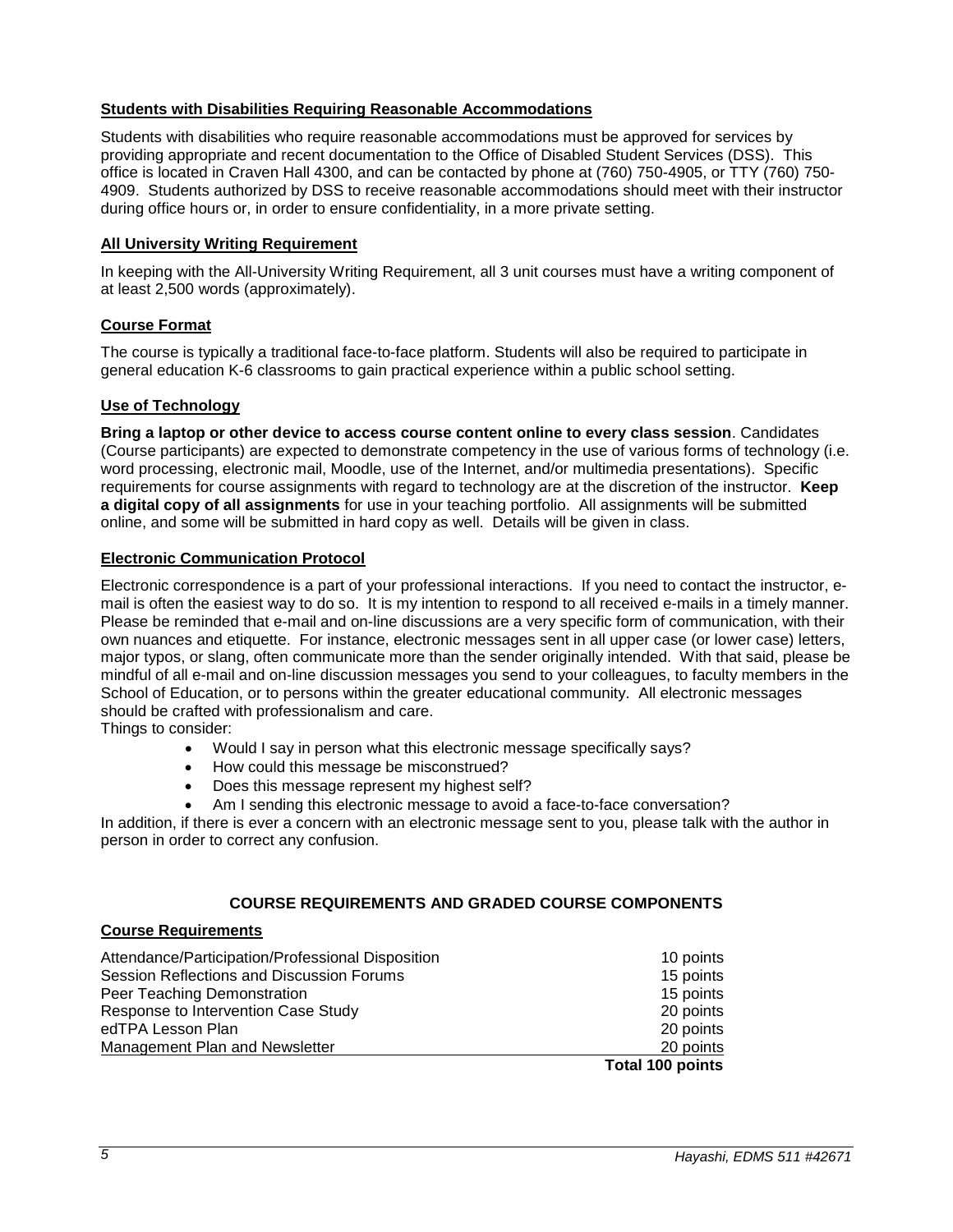Refer to Cougar Courses for Rubrics and Detailed Information About Assignments:

# **Attendance, Participation and Professional Disposition:**

As a professional, your future as a teacher will not only depend upon professional knowledge and in class performance, but on your attendance, positive participation and disposition. Please note that you are expected to attend and be prepared to participate in all 8 classes. You professional disposition is a direct reflection of your professional character in the field of education. Always present yourself in the classroom and on campus as professionally as possible. If there are attendance issues, you will need to contact your professor and refer to the attendance policies in this syllabus.

### **Reflections and Discussion Forums:**

Respond to prompts and other classmates in a thoughtful manner that encourages dialogue. Support others by providing relevant feedback and promote critical evaluation of ideas presented. Please be aware that some reflections will be informal, short answer or responses to other students' ideas. Other assignments will require one-page or other formats to present information. The professor will set specific requirements for each assignment. Never simply summarize or provide simplistic yes or no answers. Use proper etiquette: question without attacking to promote critical thinking, communicate professionally, connect to global/societal concepts and collaborate creatively to deepen conceptual understanding.

#### **Peer Teaching Demonstration:**

Sign up to facilitate discussion on an assigned reading for one class session. You will work with a partner to prepare a 15-20 minute learning activity about the reading. The activity should engage the class and allow us to examine and apply the materials in a meaningful way. Create a one-page handout to share with your classmates that describes/explains the purpose of the activity, process or strategy and how to implement it. You may also share additional resources found related to the topics. You will find a guide for peer presentations in the Cougar Course shell for this class. Follow this guide to complete your assignment.

### **Response to Intervention Case Study Project:**

Work in a team to develop a strategic plan for a student who is currently not reaching full academic potential in the classroom. The case study will be based on the diverse learning needs found in public school settings: behavioral, special education, English language learner and other factors that may hinder a child's growth without strategic intervention. Each member must participate in finding, discussing, evaluating possible interventions and understanding of Response to Intervention process. Students will also need to be familiar with information of the ability matrix. Every group member must complete a comprehensive report. The team must present findings to our classroom. The modifications for improving student achievement must be clearly explained. The modifications the group has decided upon should also be presented into the final lesson plan.

## **Management Plan:**

Construct your future classroom management plan based on classroom observations, strategies presented in class and other from other sources. You will be given a classroom management graphic organizer to record findings and then craft your own plan based on your personal philosophy and educational principles. You will create a written management plan that provides rationales for why you would like to incorporate them into your future classroom. You will also create a newsletter explaining to your future families about your classroom management policies.

#### **Lesson Plan:**

This course is about putting students at the center of learning and preparing you for successful completion of the edTPA's. We will place special emphasis on Task 1: planning for instruction and assessment. as described in the Elementary Education Assessment (edTPA) Handbook.

"The purpose of edTPA Elementary Education, a nationally available performance-based assessment, is to measure novice teachers' readiness to teach both literacy and mathematics in the elementary grades. The assessment is designed with a focus on student learning and principles from research and theory. It is based on findings that successful teachers: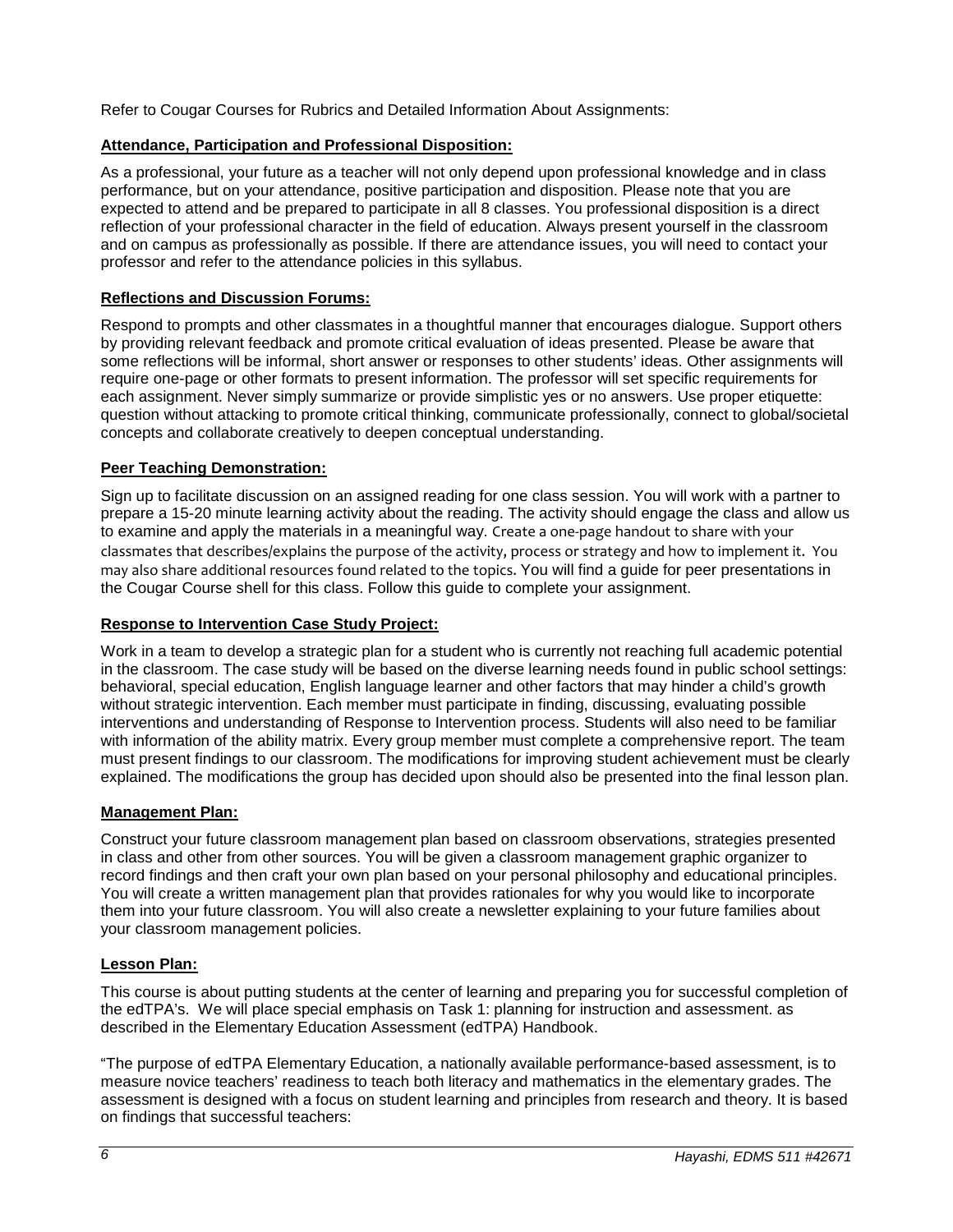- develop knowledge of subject matter, content standards, and subject-specific pedagogy
- develop and apply knowledge of varied students' needs
- consider research and theory about how students learn
- reflect on and analyze evidence of the effects of instruction on student learning

As a performance-based assessment, edTPA is designed to engage candidates in demonstrating their understanding of teaching and student learning in authentic ways." (Elementary Education Assessment Handbook, 2014)

The lesson plan will be completed over the course of eight weeks. You will begin crafting the lesson format, but continually revise the lesson as you reflect on delivery and modifications in meeting the needs of the students. Your work will be done in groups of 3-4 students, but each student will be required to submit a completed lesson plan at the end of the eight-week class.

### **Grading Standards**

It is expected that students will proofread and edit their assignments prior to submission. Students will ensure that the text is error-free (grammar, spelling), and ideas are logically and concisely presented. The assignment's grade will be negatively affected as a result of this oversight. Each written assignment will be graded approximately 80% on content and context (detail, logic, synthesis of information, depth of analysis, etc.), and 20% on mechanics (grammar, syntax, spelling, format, uniformity of citation, etc.). All citations, where appropriate, will use American Psychological Association (APA) format. Consult American Psychological Association (APA) Manual,  $5^{\degree}$  edition for citation guidance.

### **Final Exam Statement**

By the last day of class, all revised and professional quality work must be submitted. Students may submit work earlier for professor approval. Be prepared to defend your work with evidence and support of rationales.

#### **Grading Standards**

Grades are computed as percentages based on points value of the assignments. Refer to Cougar Courses for specifics about each assignments. Please contact professor for clarification as needed.

#### **Policy on Late/Missed Work**

There will be no late work accepted due to the short eight weeks of instructional time. As a professional educator, deadlines are enforced. Refer to grading scale and plan time accordingly to manage course work.

#### **Student Collaboration Policy**

All students will be expected to collaborate and work professionally with each other. A variety of grouping strategies will be applied at the professor's discretion in order to model effective instructional practices applied in K-12 public education settings.